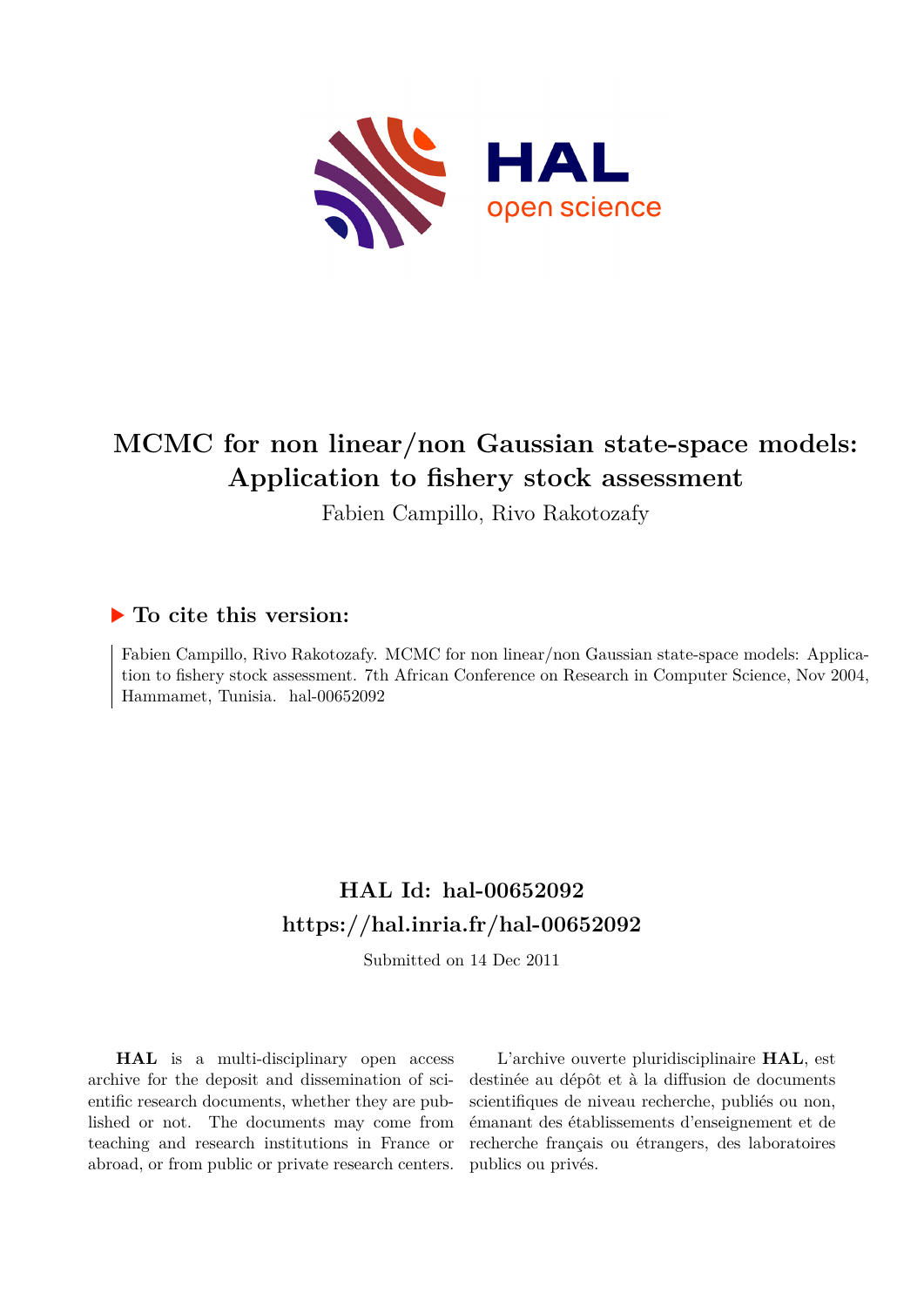Rubrique

## **MCMC for non linear/non gaussian state–space models**

## **Application to fishery stock assessment**

Fabien Campillo\* — Rivo Rakotozafy\*\*

\* INRIA/IRISA Campus de Beaulieu 35042 Rennes FRANCE Fabien.Campillo@inria.fr

\*\* Faculté des Sciences Université de Fianarantsoa 301 Fianarantsoa MADAGASCAR rrakotoz@syfed.refer.mg

**ABSTRACT.** We consider a Monte Carlo Markov chain (MCMC) algorithm for fisheries stock assessment. The biomass of this stock at a given year could be modeled as a nonlinear function of the biomass and catch for the two previous years, of different parameters (recruitment, growth rate, natural mortality rate). Given a time series of annual catch and effort data, we would like to achieve the best fitting between the data and a class of non linear/non Gaussian state–space models.

**RÉSUMÉ.** On applique un algorithme de Monte Carlo par Chaîne de Markov (MCMC) à l'évaluation d'un stock de pêcherie. La biomasse de ce stock à une année donnée peut être modélisée comme une fonction non linéaire des biomasses et des prises aux deux années précédentes, ainsi que de différents paramètres (recrutement, taux de croissance, taux de mortalité naturelle). Etant donnée une série temporelle de captures et d'efforts, on souhaite parvenir au meilleur accord entre ces données et une classe de modèles à espace d'état non linéaire/non gaussien.

**KEYWORDS :** Bayesian inference, Monte Carlo Markov Chain, Gibbs sampler, Metropolis–Hastings algorithm, nonlinear state-space models

**MOTS-CLÉS :** Inférence bayésienne, Monte Carlo Chaîne de Markov, échantillonneur de Gibbs, algorithme de Metropolis–Hastings, modèles non linéaire à espace d'état

Volume 1 – 2003, pages 1 à 7 – **Revue**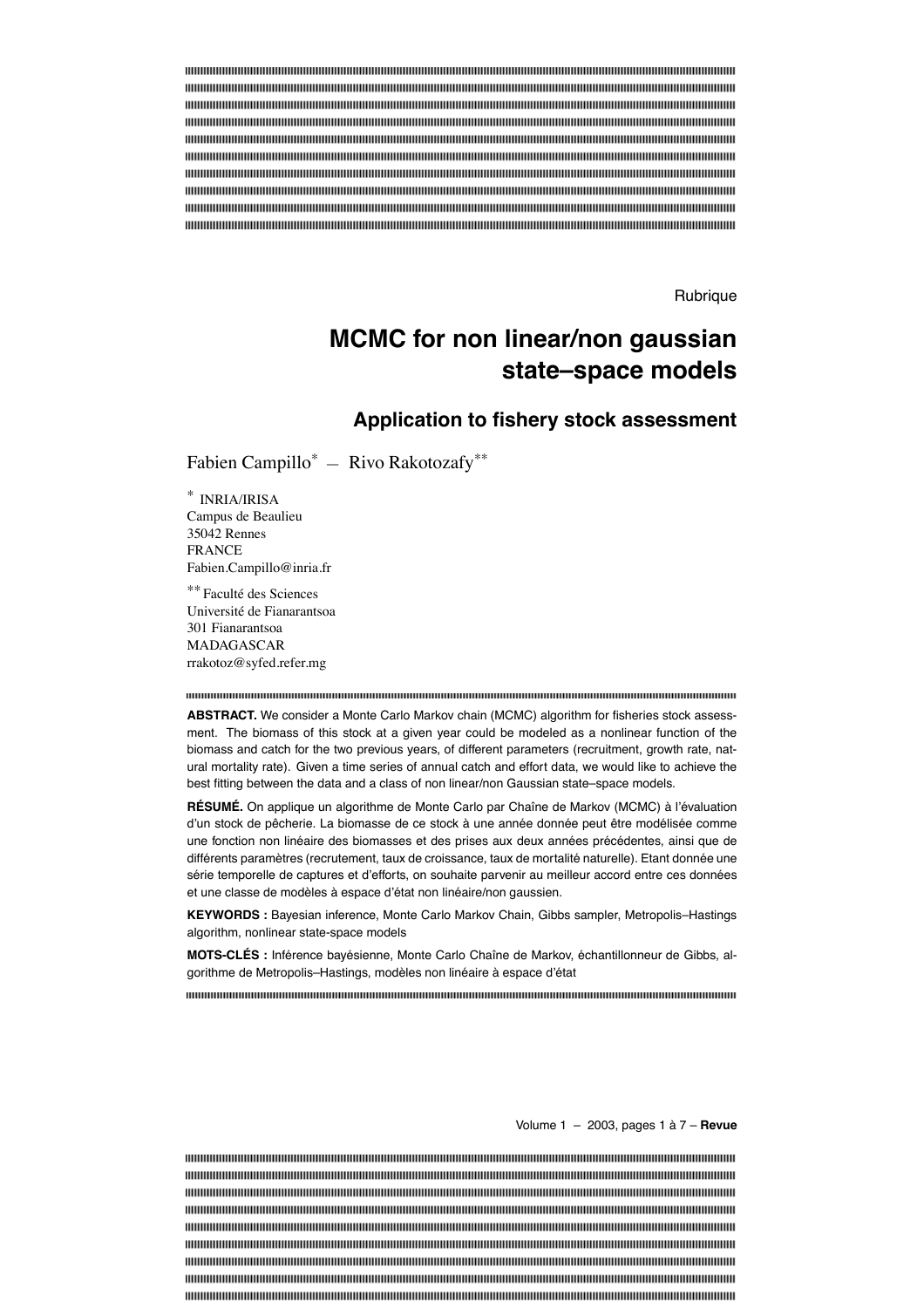The purpose of fishery stock assessment is to evaluate the status of a fish stock and to predict how the stock will respond to various exploitation or harvest scenarios. Fish abundance is expressed as the total fish weight (or "biomass"). Increases in the biomass are determined by body growth of individual fish in the population and the addition (or "recruitment") of the new generations of young fishes (or "recruits"). Those gains must then be balanced against the proportion of the population removed by harvesting (called fishing mortality, F) and other losses due to predation, starvation, or disease (called natural mortality, M).

For each year  $t = 1 \cdots T$  of a period of T years, the basic data for stock assessments are  $C_t$ , the amount of fish caught, and  $I_t$  a measure of the abundance of the stock vulnerable to fishing during this year. The index  $I_t$  is a relative measure of the abundance of the stock, here we use the *catch per unit of effort* (CPUE) (i.e. ratio of fish caught to the time spent fishing). Using  $C_{1:T}$  and  $I_{1:T}$  we want to fit a model on these data in order to estimate the biomass  $B_t$  for all t, but also to evaluate short–term projections for the stock under a number of different fishing and management scenarios.

Following the work of Meyer and Millar [6], we propose to adopt a state–space representation of a *delay difference* model of the biomass dynamic. The delay difference model was originally introduced by Deriso [2] and generalized by Schnute [7] (for a general presentation see Hilborn and Walters [4]). The indexes  $I_1 \tau$  will be considered as the observation process and  $C_{1:T}$  as given parameters.

One adjusts the parameters of the model to the data  $C_{1:T}$  and  $I_{1:T}$  by a MCMC (Monte Carlo–Markov Chain) method, namely a Metropolis–Hastings within Gibbs algorithm. For a general presentation of MCMC methods one can consult Gilks et al [3], for a survey of MCMC methods for non linear/non–Gaussian state–space modeling one can consult Tanizaki [8].

This paper is organized as follows. In the fist section we describe the delay difference state–space model. The second section introduces the proposed MCMC method : the Metropolis–Hasting method within Gibbs sampling.The results are presented in the last section.

### **1. A state–space model for fishery stock assessment**

We are interested in modeling the evolution of the total mass of a fish population vulnerable to fishery (the biomass) along a given series  $t = 1 \cdots T$  of years. At the beginning of year t, the biomass  $B_t$  is:

$$
B_t \stackrel{\triangle}{=} \sum_{a \ge k} w_a N_{a,t} \tag{1}
$$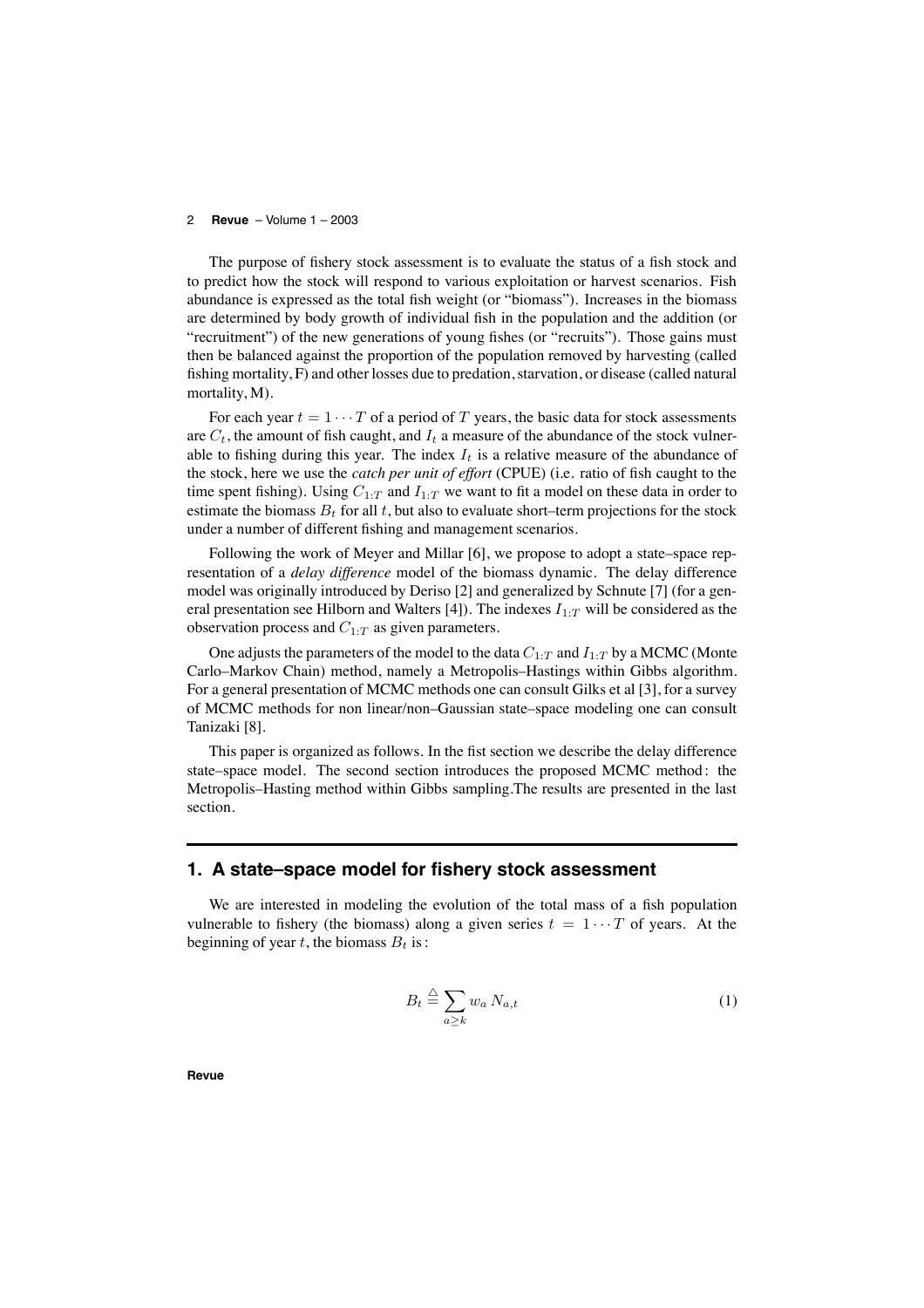where  $N_{a,t}$  is the *population size* at age a in year t,  $w_a$  is the *average* weight at age a, and k is the *age of recruitment* (i.e. the age from which an individual is entered in the biomass). The first term  $R_t = w_k N_{k,t}$  in (1) represents the *recruitment* that is the part of the biomass that has just become susceptible to the fishery.

We assume that all recruited fishes are equally vulnerable to natural mortality and to the fishery. The annual evolution of each cohort is described by :

$$
N_{a,t} = s_{t-1} N_{a-1,t-1}, \qquad (2)
$$

 $s_{t-1}$  denotes the *total survival probability* in year  $t - 1$ . The evolution of  $w_a$  is given by the following weight–at–age growth curve  $w_a = w_\infty \left(1 - e^{-\kappa (a-a_0)}\right)$  for  $a \ge a_0$ , where  $a_0$  is the age for which  $w_{a_0} = 0$ , and  $\kappa > 0$ . This gives:

$$
w_a = (1 + \rho) w_{a-1} - \rho w_{a-2} \tag{3}
$$

where  $\rho = e^{-\kappa} \in (0, 1)$  is the *growth rate*. One can easily check that (2) and (3) in (1) gives the recurrence :

$$
B_t = (1+\rho) s_{t-1} B_{t-1} - \rho s_{t-1} s_{t-2} B_{t-2} + R_t - \rho s_{t-1} w R_{t-1}
$$
 (4)

with  $w = w_{k-1}/w_k \in (0,1)$ . Under the assumption of independence of fishing and natural mortality, we have  $s_t = s_t^M s_t^F$  where  $s_t^M$  is the survival rate to natural mortality, it is supposed to be a constant  $s^M = e^{-M}$  with  $M > 0$ , and  $s_t^F$  is the survival rate to fishery:  $s_t^F = \frac{B_t - C_t}{B_t}$  where  $C_t$  is the catch during year t. Then we suppose that the recruitment is constant, i.e.  $R = R_t$ . Equation (4) becomes:

$$
B_t = (1 + \rho) e^{-M} \frac{B_{t-1} - C_{t-1}}{B_{t-1}} B_{t-1} - \rho e^{-2M} \frac{B_{t-1} - C_{t-1}}{B_{t-1}} \frac{B_{t-2} - C_{t-2}}{B_{t-2}} B_{t-2} + R \left( 1 - \rho e^{-M} w \frac{B_{t-1} - C_{t-1}}{B_{t-1}} \right).
$$

We suppose that the catch is null for  $t < 0$ , and that  $B_t$  is at equilibrium before time  $t = 1$ , i.e.  $B_1 = K$  (the virgin biomass), and:

$$
B_2 = (1 + \rho - \rho e^{-M}) e^{-M} (B_1 - C_1) + R (1 - \rho e^{-M} w \frac{B_1 - C_1}{B_1}).
$$

The (deterministic) observation equation is  $I_t = q B_t$  for  $t = 1 \cdots T$ , where  $I_t$  is a relative biomass index and  $q$  is the "catchability" coefficient.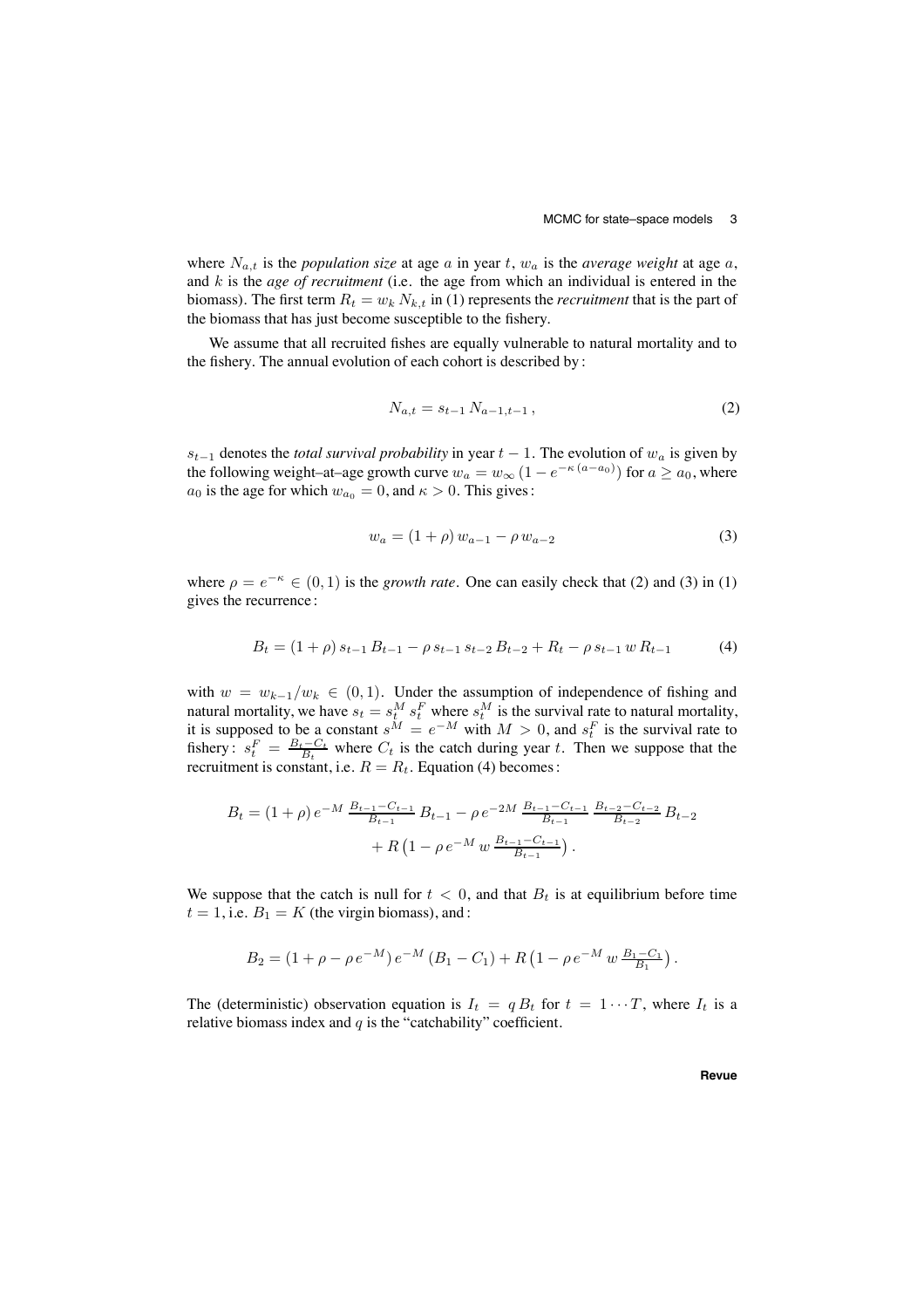State and observation error processes are modelized as a multiplicative lognormal i.i.d. processes (Meyer and Millar [6] propose a conditional additive Gaussian noises). We end with the following model :

$$
B_1 = K \times e^{\sqrt{\sigma_W^2} W_1},\tag{5}
$$

$$
B_2 = F_2(R, B_1) \times e^{\sqrt{\sigma_W^2} W_2}, \qquad (6)
$$

$$
B_t = F_t(R, B_{t-1}, B_{t-2}) \times e^{\sqrt{\sigma_W^2} W_t}, \qquad t = 3 \cdots T, \tag{7}
$$

$$
I_t = [q B_t] \times e^{\sqrt{\sigma_V^2} V_t}, \qquad t = 1 \cdots T,
$$
\n(8)

 $W_{1:T}$  and  $V_{1:T}$  are  $N(0, 1)$  Gaussian noises, and

$$
F_2(R, B_1) = (1 + \rho - \rho e^{-M}) e^{-M} (B_1 - C_1) + R \left( 1 - \rho e^{-M} w \frac{B_1 - C_1}{B_1} \right),
$$
  

$$
F_t(R, B_{t-1}, B_{t-2}) = (1 + \rho) e^{-M} \frac{B_{t-1} - C_{t-1}}{B_{t-1}} B_{t-1} - \rho e^{-2M} \frac{B_{t-1} - C_{t-1}}{B_{t-1}} \frac{B_{t-2} - C_{t-2}}{B_{t-2}} B_{t-2}
$$

+ 
$$
R\left(1 - \rho e^{-M} w \frac{B_{t-1} - C_{t-1}}{B_{t-1}}\right)
$$
.

In this application the parameters  $\rho$ ,  $M$ ,  $w$  are supposed to be given. The parameters K, R, q,  $\sigma_W^2$ ,  $\sigma_V^2$  are supposed to be random variables. These parameters, and the noise processes  $W_{1:T}$  and  $V_{1:T}$  are supposed to be mutually independent. The *a priori* laws of  $K, R, q, \sigma_W^2, \sigma_V^2$  are specified later.

This model is a good tradeoff between surplus production models and age–structured models: from one hand surplus production models are too simplistic (in these models all the components of the evolution of the biomass are aggregated into a unique one), and from the over hand age–structured models are more sophisticated but rely on age– structured catch data which are not available is most applications.

## **2. MCMC method**

The catches  $C_t$  are given. The parameters  $\rho$ ,  $\omega$ , and M are supposed to be given. In this first work, we also suppose that the variance parameters  $\sigma_W^2$ ,  $\sigma_V^2$  are known, even if it is a restrictive hypothesis. Hence we want to infer  $K$ ,  $R$ ,  $q$ ,  $B_{1:T}$  from the observations  $I_{1:T}$ . For the sake of notational simplicity let:

$$
X_{1:P} = [K, R, q, B_{1:T}]
$$
 with  $P = T + 3$ .

Our goal is to sample from the *a posteriori* target density<sup>1</sup>:

$$
p(X_{1:P}|I_{1:T})\,.
$$
 (9)

<sup>1.</sup> For convenience, X will denote a random variable and its realizations,  $p(X)$  will denote the density of this  $r\nu$  (it will also correspond to either a density or a probability measure),  $p(X|Y)$  will denote the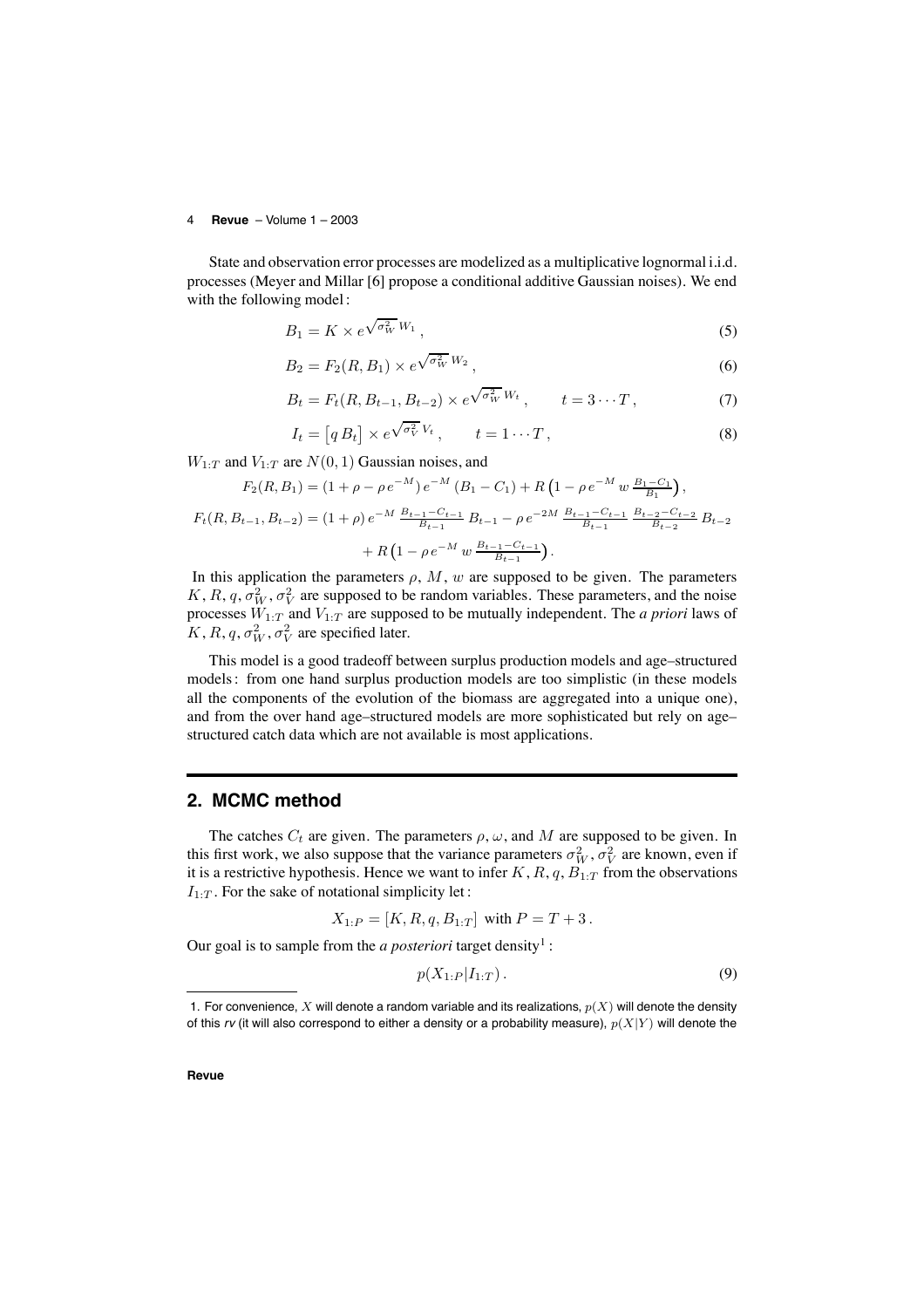Because sampling from this joint conditional density is not straightforward we propose to use a MCMC algorithm, i.e. to build a Markov chain  $\{X_{1:P}^{(k)}\}_{k\geq 0}$  whose ergodic invariant measure admits the target density (9) so that simulating this chain will give samples from the target density.

**Require:** for each component p: the proposal sampler  $\nu_p(\cdot | X_{\backslash p}, I_{1:T})$  and the likelihood  $\psi_p(X_p, X_{\setminus p}, I_{1:T})$  (cf. (11)).

**Ensure:** sampling from the target density  $p(X_{1:P}|I_{1:T})$  (cf. (9))

```
k \leftarrow 0choose initial guess X_{1:P}loop
   for p = 1, \ldots, P do
       X'_p \leftarrow \nu_p(\cdot | X_{\setminus p}) {sample the new candidate}
       \alpha = \psi_p(X'_p | X_{\setminus p}, I_{1:T}) / \psi_p(X_p | X_{\setminus p}, I_{1:T}) {cf. (12)}
       U \sim U[0, 1]if U \leq \alpha then
           X_p \leftarrow X'_pend if
   end for
   k \leftarrow k + 1if k \geq k_{\text{burn-in}} then
       return X_{1:P} {after the burn–in period}
   end if
end loop
```
**Algorithm 1:** Metropolis–Hastings within Gibbs sampler

We apply the Gibbs sampler: we iteratively sample from each of the marginal conditional densities of  $X_p$  given other components  $X_{\{1,\ldots,P\}\{p\}}$  (and  $I_{1:T}$ ) i.e. from:

$$
p(X_p|X_{\backslash p}, I_{1:T}) \text{ with } \backslash p \stackrel{\triangle}{=} \{1, \dots, P\} \backslash \{p\} \tag{10}
$$

for  $p = 1, \ldots, P$ . Even if these densities admit explicit analytical representations, we cannot sample directly from them. For this reason, we use a Metropolis–Hasting algorithm within the Gibbs sampling loop. Each of the previous densities will be decomposed as the product of a density we know how to sample from, and of a likelihood that we can compute explicitly (up to a multiplicative constant):

$$
p(X_p|X_{\backslash p}, I_{1:T}) \propto \underbrace{\nu_p(X_p|X_{\backslash p}, I_{1:T})}_{\text{proposal density}} \times \underbrace{\psi_p(X_p, X_{\backslash p}, I_{1:T})}_{\text{likelihood}}.
$$
 (11)

conditional density law of X given Y (we should write  $x \mapsto p_{X|Y}(x|y)$  for the conditional density of X given  $Y = y$ ). The meaning will be clear from the context.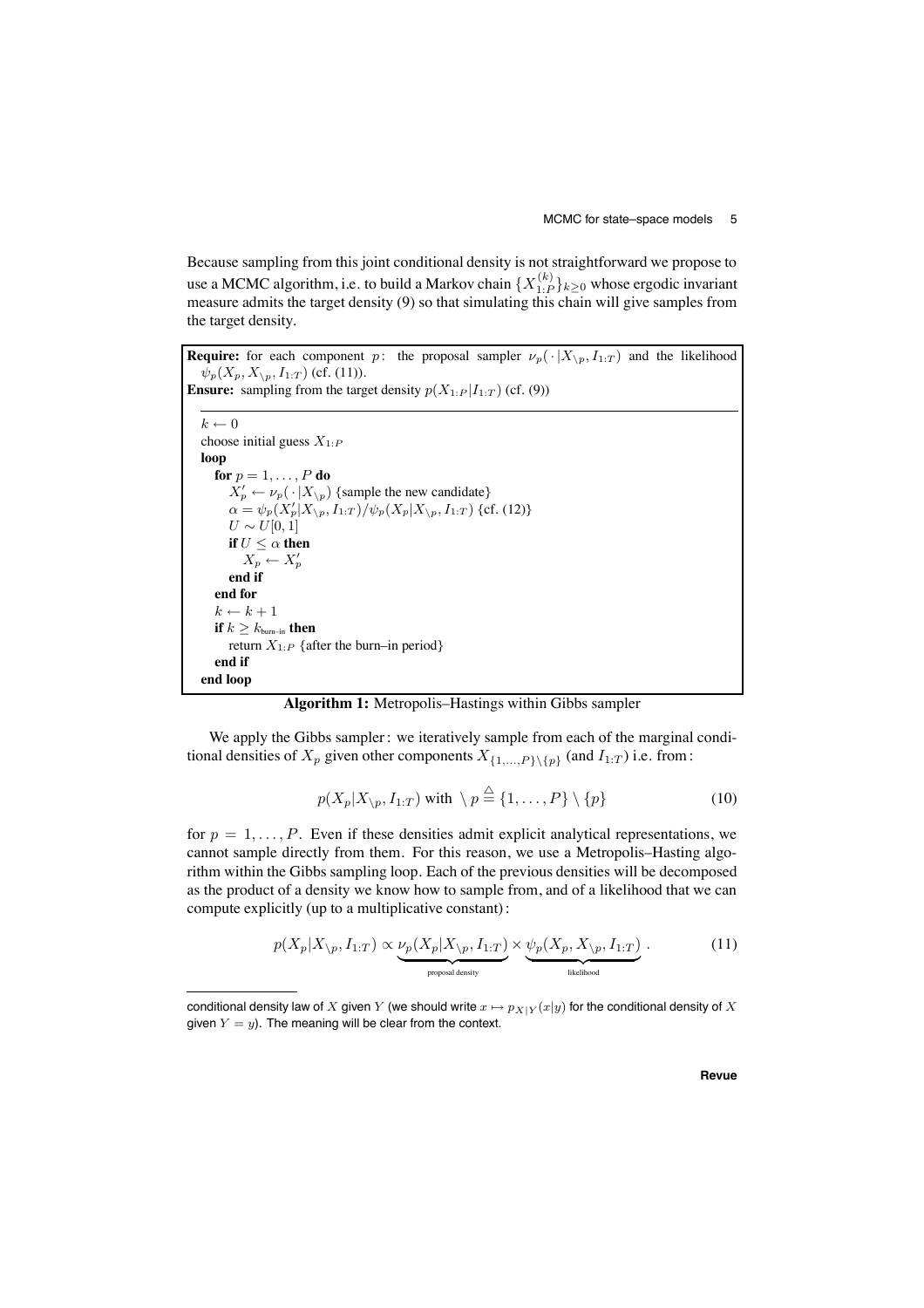Starting from a given configuration  $X_{1:P}^{(k)}$  we sample the next configuration  $X_{1:P}^{(k+1)}$  as follow : let  $X_{1:P}^{(k+1)} \leftarrow X_{1:P}^{(k)}$  then for each component  $p \in \{1:P\}$  we sample a new pth configuration

$$
X'_p \sim \nu_p(\cdot \, | X_{\backslash p}^{(k+1)}, I_{1:T}),
$$

then with probability  $1 \wedge \alpha$  where :

$$
\alpha \triangleq \frac{\psi_p(X_p', X_{\backslash p}^{(k+1)}, I_{1:T})}{\psi_p(X_p^{(k)}, X_{\backslash p}^{(k+1)}, I_{1:T})},
$$
\n(12)

we accept  $X'_p$ , i.e.  $X_p^{(k+1)} = X'_p$  (with probability  $1 - 1 \wedge \alpha$  the pth component is not changed). All the components are updated in the same way. After a certain period (burn-in) the Gibbs sampler reaches its stationary behavior and produce samples from the posterior density. The detailed procedure is summarized in Algorithm 1. The marginal conditional densities and their decomposition between proposal densities and likelihood functions are partly detailed in the appendix.

### **3. Results and comments**

We performed this algorithm on simulated data which match the data used in Meyer and Millar [6] (themselves taken from Kimura et al [5]). The stationarity of the sampler is not reached on the component  $q$  in less than millions of iterations, so we chose to froze this parameter to its true value (i.e. supposed that it is known). Then 250000 iterations of the Gibbs sampler were performed (with a burn-in period of 1000 iterations).

For the simulation and the MCMC algorithm we used the following values:  $\rho =$ 1,  $\omega = 0$ ,  $M = 0.6$ ,  $\sigma_W^2 = \sigma_V^2 = 0.01$  (the parameter q is also supposed to be known  $q = 9.39$ . Moreover for the simulation we use the values  $R = 218.5$ , and  $K = R \frac{1 - \rho e^{-M} \omega}{1 - (1 + \rho)e^{-M} + \rho e^{-2M}} \simeq 1073.3$  (which corresponds to the virgin biomass, i.e. the asymptotic solution of (4) without catch), the biomass time series  $B_{t=1934\cdots1967}$  and the CPUE one  $I_{t=1934\cdots 1967}$  are simulated through the system (5–8).

As illustrated by Fig. 1, the match between the parameters used in the simulation and the a posteriori law inferred by the Gibbs sampler (cf. Figure 1) is fairly good. The correspondence between the "true" (simulated) biomasstime series and the corresponding a posteriori law derived from the Gibbs sampler is also good.

The main drawback of this approach is that it is computationally too slow and cumbersome, so it seams necessary to use more elaborated MCMC techniques like interacting Metropolis procedures (Del Moral and Doucet [1]). Moreover, it is necessary to compare this approach to a non Bayesian one (e.g. to approximate the maximum likelihood estimator with an EM algorithm).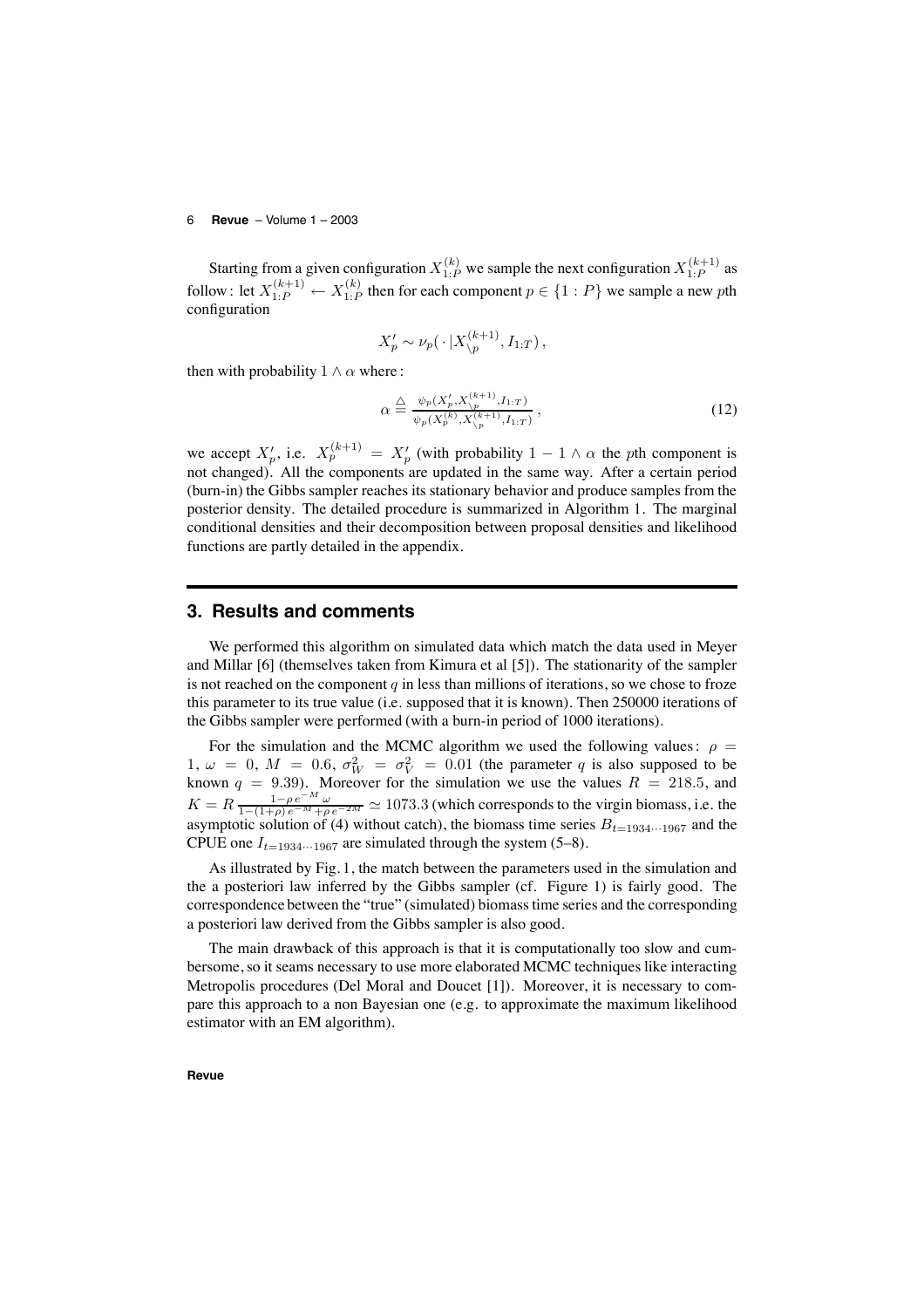#### MCMC for state–space models 7



**Figure 1.** *For the components* K*,* R*,* B1958*, the iterations of the MCMC procedure are displayed on the left and the resulting empirical a posteriori laws (together with the true values of the parameters) on the right. Below is displayed the biomass time series* B<sup>t</sup> *with, for each year* t*, the corresponding empirical a posteriori law represented in grey levels.*

#### Acknowledgements

M. Rakotozafy's work has been partially supported by the French Ministry of Foreign Affairs (French embassy in Madagascar), part of this work was carried out during a stay at IRISA.

## **4. References**

P. Del Moral and A. Doucet. On a class of genealogical and interacting metropolis models. In J.- M. Morel, F. Takens, and B. Teissier, editors, *Séminaire de Probabilités XXXVII*, volume 1832 of *Lecture Notes in Mathematics*, pages 415 – 446. Springer–Verlag, 2003.